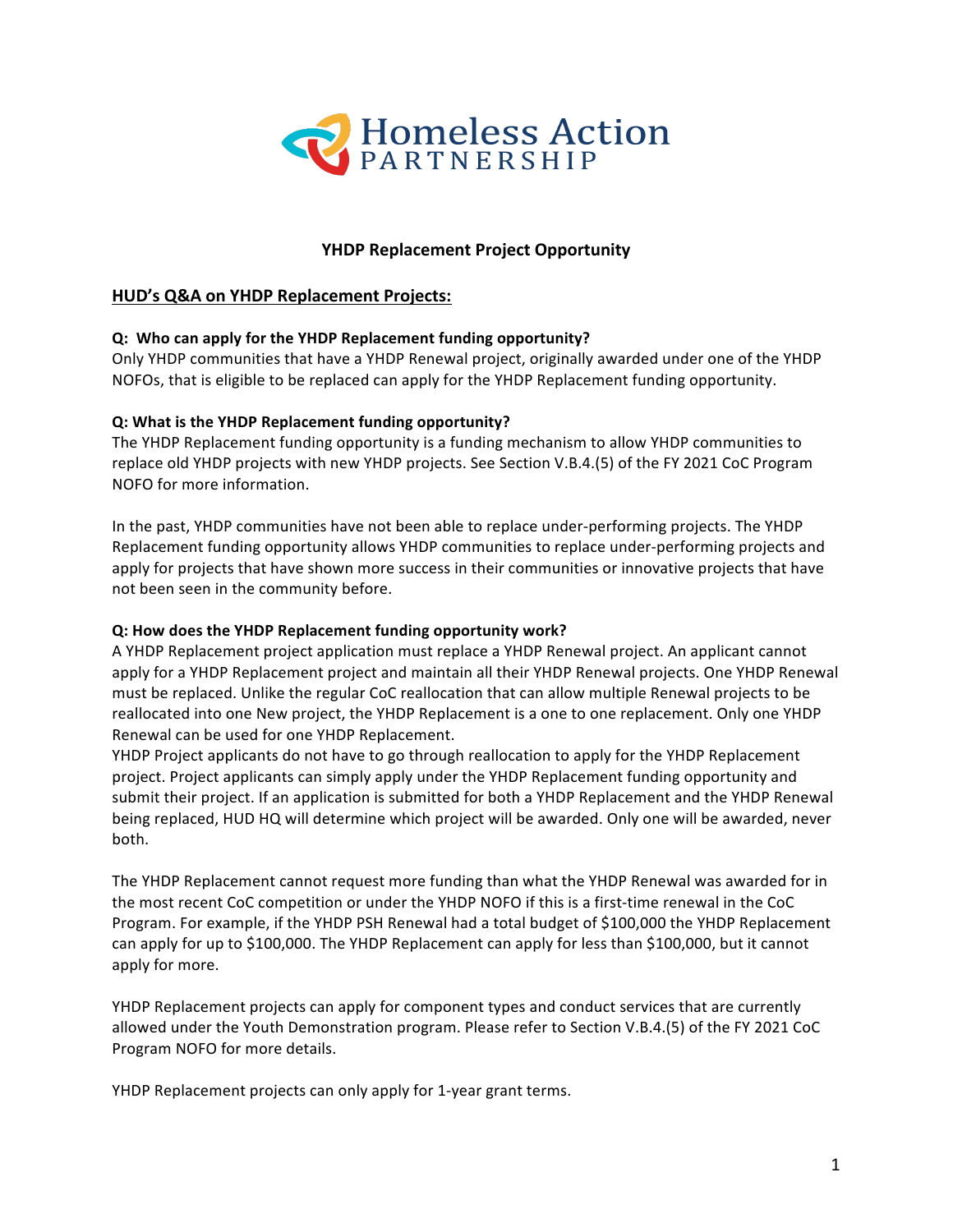## **HUD Description From the CoC NOFO About YHDP Replacement Projects:**

This year, a renewing YHDP project may choose to replace its current program project with a new project, which may include activities ineligible under the CoC Program, or portions of its current program design, to conduct activities that are ineligible with CoC Program funds provided the replacement project demonstrates it will directly address youth homelessness.

If an eligible YHDP renewal project applicant wants to submit a YHDP replacement project application in lieu of submitting a renewal project application, it must include the grant number from the YHDP renewal project being replaced in the YHDP replacement project application. The CoC's Collaborative Applicant is responsible for ensuring that only a renewal YHDP or replacement YHDP project application is submitted through the CoC Priority Listing. If the Collaborative Applicant submits both a renewal and replacement YHDP project application for the same project, HUD will only select the renewal project.

If a renewing YHDP project chooses to replace some or all current activities, it must submit a YHDP replacement project application and it will be reviewed by HUD to ensure that the activities requested are eligible and do not exceed the ARA of the renewal project that is being replaced; however, the replacement YHDP project will not be rejected (unless a renewal YHDP project application has been submitted for the same project being replaced). If needed, HUD will work with replacement YHDP recipients to correct or revise information submitted after the final FY 2021 award announcement prior to executing the grant agreement.

HUD will only fund YHDP replacement projects as described below:

- 1. Permanent Housing, including PSH and RRH projects.
- 2. Joint TH-RRH Component.
- 3. **Transitional Housing** (TH) or **Crisis Residential Transitional Housing** which is a form of transitional housing that is short-term, low-barrier, utilizes a congregate living setting, and provides access to the following supportive services in particular: family engagement and unification, case management, emergency triage services and other supportive services whose purpose is to move youth rapidly into stable housing.
- 4. **SSO**, including, but not limited to, projects dedicated to coordinated entry, housing search and placement services, case management, drop-in centers which are a physical location that offers a variety of services to individuals and families experiencing homelessness that can be funded through the drop-in center grant or through another grant, legal services, or street outreach.
- 5. SSO-**CE**.
- 6. **HMIS**.
- 7. **Host Homes and Kinship Care**, a model in which a family agrees to permit a youth to reside with them. Recognizing that the addition of another person in the home may increase costs to the family, HUD will entertain applications that propose to house youth with families and to subsidize the additional costs attributable to housing the youth. The residence is in a community-based setting. The family could be related to the youth and the length of stay may be time-limited or without time limits. YHDP replacement projects may be used to subsidize the increased costs to the family that are attributable to housing the youth. An example of eligible costs would be additional food or transportation costs.
- 8. **Shared Housing**, a model of housing assistance where rental assistance is provided for a youth to reside with a family. The youth leases from the property owner and shares the unit with the